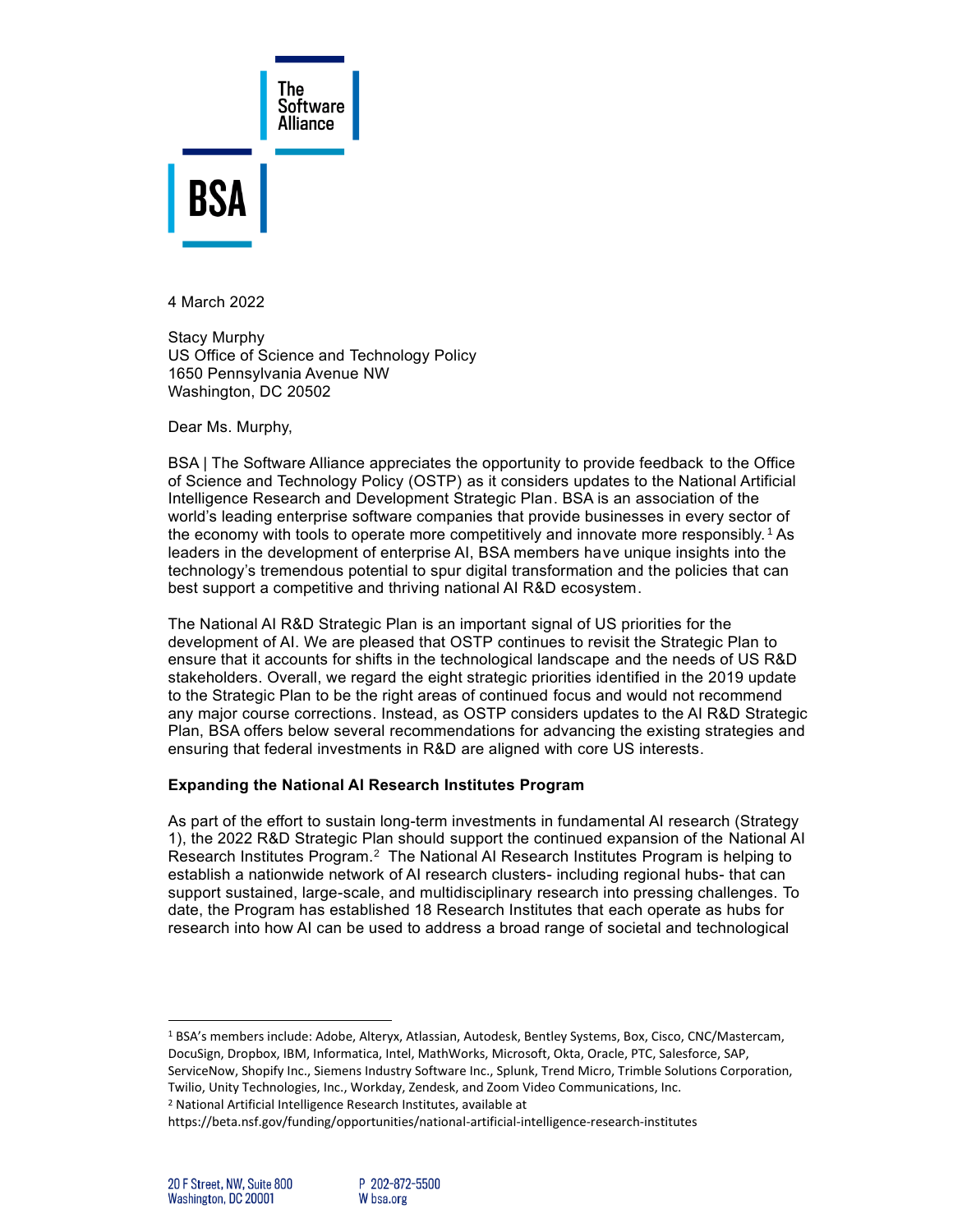**OSTP** 4 March 2022 Page 2

challenges, including climate change,<sup>3</sup> agricultural supply chain challenges,<sup>4</sup> and cybersecurity.<sup>5</sup> By bringing together researchers from multiple academic institutions, as well as experts from industry, government, and NGOs, each of the Program's Research Institutes is helping to break down siloes and foster coordination across the United States' dispersed AI R&D ecosystem. The 2022 R&D Strategic Plan should highlight the critical importance of the National AI Research Institutes Program and signal support for its continued expansion, including the promotion of regional hubs for AI R&D.

## **Investing in Tools and Resources to Manage AI Risks**

BSA strongly supports the AI R&D Strategic Plan's focus on supporting research into the ethical, legal and societal implications of AI, including the potential risks of unintended bias (Strategy 3). The 2022 R&D Strategic Plan should build on this commitment by outlining how the federal government will support efforts to develop tools and resources that can help organizations manage the risks of AI. For instance, the 2022 R&D Strategic Plan should highlight the critical work being undertaken by the National Institute for Standards and Technology (NIST) to develop a cross-sectoral AI Risk Management Framework. BSA and its members are also deeply invested in the development of risk management tools, particularly as it relates to bias. In addition to supporting the development of the NIST AI Risk Management Framework, we recently published C*onfronting Bias: BSA's Framework to Build Trust in AI*<sup>6</sup> which outlines a comprehensive, lifecycle-based methodology for performing impact assessments to identify risks of AI bias and corresponding risk mitigation best practices. The AI R&D Strategic Plan should also invest in work to develop standardized frameworks for benchmark and operational testing of AI systems. This type of testing is important to ensure systems are performing appropriately for a given use case and is an important part of the risk identification and mitigation process. Further research into appropriate training programs for those using and overseeing AI systems, with a focus on developing programs for use of high-risk systems, should also be prioritized.

## **Enhancing Visibility into the Needs of the AI Workforce**

There is growing demand across technology fields for skilled workers to fill critical roles, and the Strategic Plan correctly identifies the importance of meeting AI workforce needs to further US leadership in AI R&D (Strategy 7). The Strategic Plan can help address the current skilled worker shortage by prioritizing investments into initiatives that will grow the pipeline of future talent and make it easier to identify skills that are in demand. For instance, OSTP should consider how US labor data can be better leveraged to provide greater visibility into the needs of the AI workforce. Under current practice, labor force data often takes several months to be released. As a result, job seekers who may be interested in pursuing reskilling programs are unable to base their decisions on real-time data about what skills are in greatest demand. The lack of real-time labor data also impairs the effectiveness of government supported retraining initiatives by obscuring economic trends. To overcome these challenges, 2022 R&D Strategic Plan should prioritize research into how the public and private sectors can work together to enhance the collection and availability of real-time labor data. The government should work to better incentivize employers to improve their data collection methods, consolidate existing workforce

<sup>&</sup>lt;sup>3</sup> NSF AI Institute for Research on Trustworthy AI in Weather, Climate, and Coastal Oceanography (AI2ES), available at https://www.ai2es.org/

<sup>4</sup> AgAID Institute, available at https://agaid.org/

<sup>5</sup> NSF AI Institute for Future Edge Networks and Distributed Intelligence, available at https://aiedge.osu.edu/

<sup>6</sup> Confronting Bias: The BSA Framework to Build Trust in AI (June 2021), available at

<https://ai.bsa.org/wp-content/uploads/2021/06/2021bsaaibias.pdf>